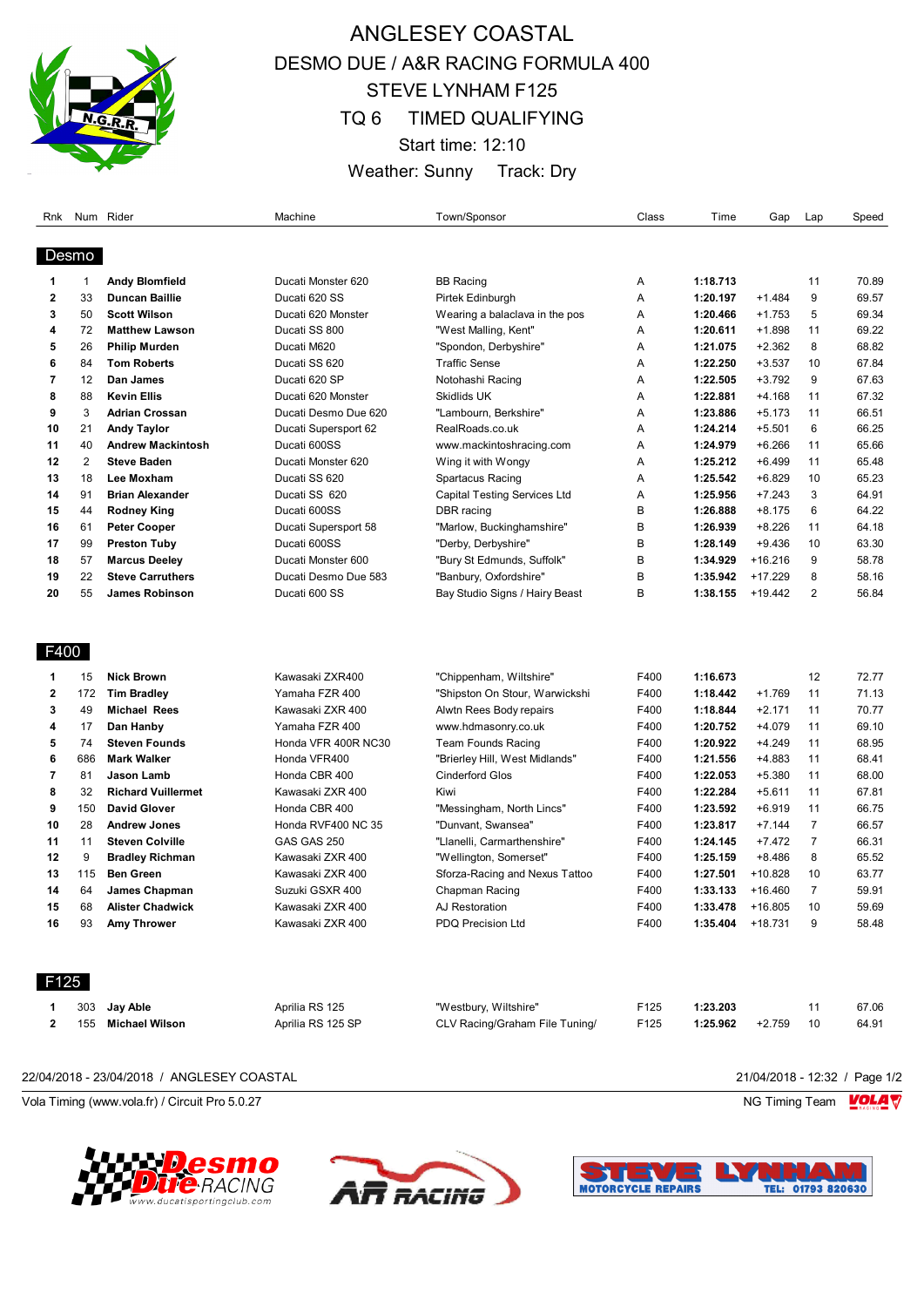ANGLESEY COASTAL DESMO DUE / A&R RACING FORMULA 400 STEVE LYNHAM F125 TQ 6 TIMED QUALIFYING Start time: 12:10 Weather: Sunny Track: Dry

| Rnk | Num | Rider               | Machine        | own/Sponsor        | Class | Time    | Gap       | Lap | Speed |
|-----|-----|---------------------|----------------|--------------------|-------|---------|-----------|-----|-------|
|     | 69  | <b>Oliver Upton</b> | Aprilia 125 RS | Compact Car Corner | F125  | :40.895 | $+17.692$ |     | 55.30 |

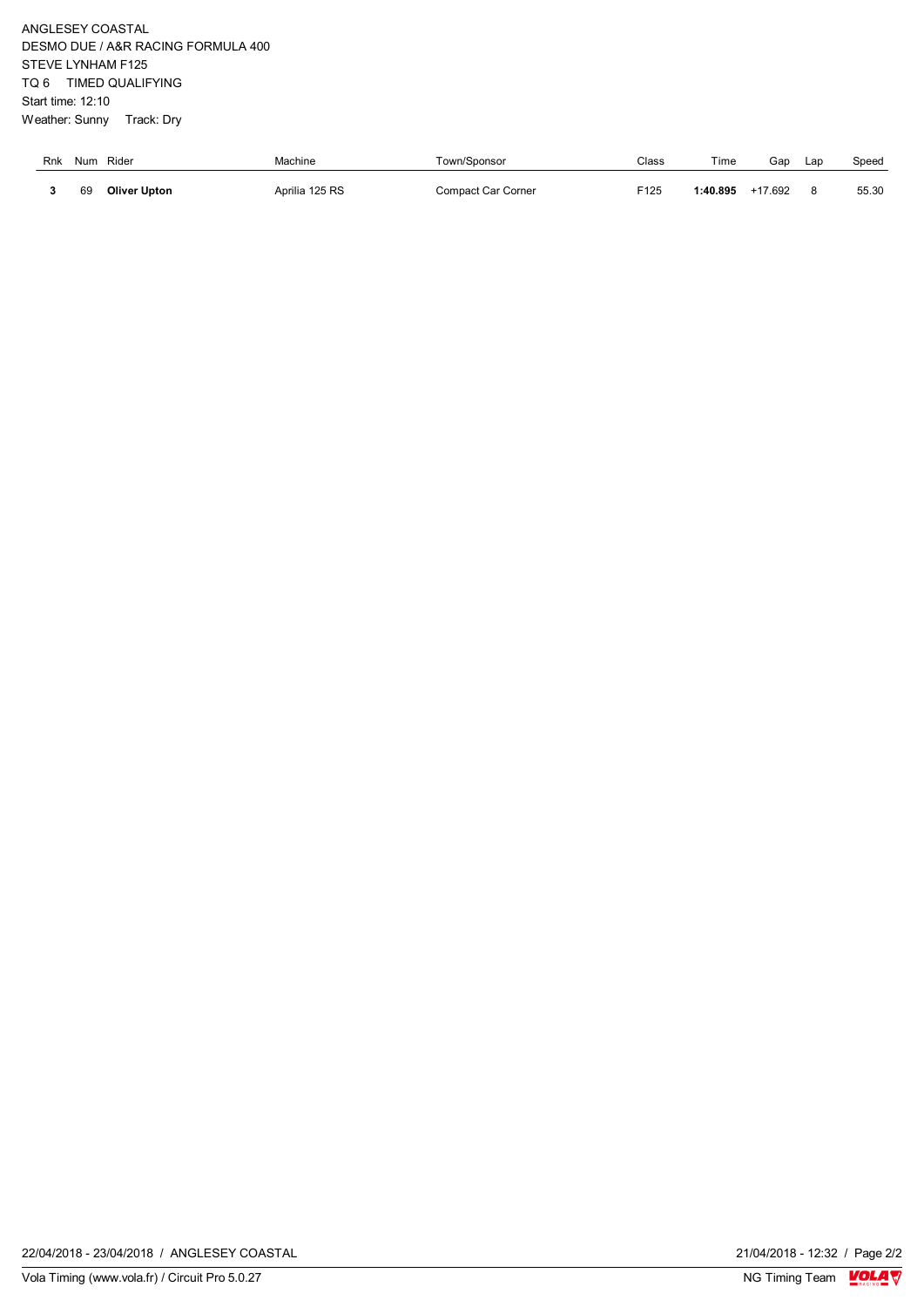

 Adrian Crossan START

 **1:29.957 1:27.878 1:26.311 1:25.506 1:24.856** 1:26.078 1:25.259 1:25.837 1:25.606 **1:23.886**

 Alister Chadwick **START** 

> **1:36.398 1:36.093 1:34.459** 1:35.602 1:35.814 1:36.400 1:38.235 1:34.645 **1:33.478**

 Amy Thrower **START** 

> **1:39.342 1:38.157** 1:38.735 1:38.886 1:39.299 1:39.742 **1:37.130 1:35.404**

# ANGLESEY COASTAL DESMO DUE / A&R RACING FORMULA 400 STEVE LYNHAM F125 TQ 6 TIMED QUALIFYING LAP TIMES

| Lap            | Time                | Lap            | Time             |
|----------------|---------------------|----------------|------------------|
|                |                     |                |                  |
|                | <b>Andrew Jones</b> |                | Andy Taylor      |
|                | <b>START</b>        |                | <b>START</b>     |
| 1              |                     | 1              |                  |
| $\overline{2}$ | 1:26.180            | $\overline{2}$ | 1:25.823         |
| 3              | 1:25.027            | 3              | 1:24.561         |
| 4              | 1:24.778            | 4              | 1:25.575         |
| 5              | 1:25.544            | 5              | 1:24.214         |
| 6              | 1:23.817            | 6              | 1:26.683         |
| $\overline{7}$ | 1:24.149            |                |                  |
|                |                     |                |                  |
|                |                     |                |                  |
|                |                     |                | <b>Ben Green</b> |
|                | Andrew Mackintosh   |                | <b>START</b>     |
|                | <b>START</b>        | 1              |                  |
| $\mathbf{1}$   |                     | $\overline{2}$ | 1:33.481         |
| $\overline{2}$ | 1:30.454            | 3              | 1:31.261         |
| 3              | 1:31.621            | 4              | 1:28.531         |
| 4              | 1:28.181            | 5              | 1:27.547         |
| 5              | 1:26.705            | 6              | 1:30.495         |
| 6              | 1:26.119            | 7              | 1:27.501         |
| $\overline{7}$ | 1:26.599            | 8              | 1:27.933         |
| 8              | 1:24.979            | 9              | 1:30.462         |
| 9              | 1:29.058            | 10             | 1:32.576         |
| 10             | 1:26.267            |                |                  |

|              | <b>Andy Blomfield</b> |  |  |  |
|--------------|-----------------------|--|--|--|
| <b>START</b> |                       |  |  |  |
| 1            |                       |  |  |  |
| 2            | 1:21.446              |  |  |  |
| 3            | 1:20.287              |  |  |  |
| 4            | 1:20.780              |  |  |  |
| 5            | 1:19.251              |  |  |  |
| 6            | 1.22.229              |  |  |  |
| 7            | 1:19.019              |  |  |  |
| 8            | 1:21.140              |  |  |  |
| 9            | 1.19.371              |  |  |  |
| 10           | 1:20.537              |  |  |  |
| 11           | 1:18.713              |  |  |  |

 $1:26.075$ 

| <b>Bradley Richman</b> |          |  |  |  |
|------------------------|----------|--|--|--|
|                        | START    |  |  |  |
| 1                      |          |  |  |  |
| 2                      | 1:25.183 |  |  |  |
| 3                      | 1.27 020 |  |  |  |
| 4                      | 1:25.159 |  |  |  |
| 5                      | 1.27.908 |  |  |  |
| 6                      | 1:25 463 |  |  |  |
| 7                      | 1.28.899 |  |  |  |
| 8                      | 5:36.012 |  |  |  |
|                        |          |  |  |  |
|                        |          |  |  |  |
| Brian Alexander        |          |  |  |  |

| υπαπ ∧ι⊽∧απν⊽ι |  |  |  |
|----------------|--|--|--|
| START          |  |  |  |
|                |  |  |  |
| 1:26.113<br>2  |  |  |  |
| 3<br>1:25.956  |  |  |  |
|                |  |  |  |

#### 22/04/2018 - 23/04/2018 / ANGLESEY COASTAL 21/04/2018 - 12:34 / Page 1/4

Vola Timing (www.vola.fr) / Circuit Pro 5.0.27 NG Timing Team Note that the set of the set of the set of the set of the set of the set of the set of the set of the set of the set of the set of the set of the set of the set





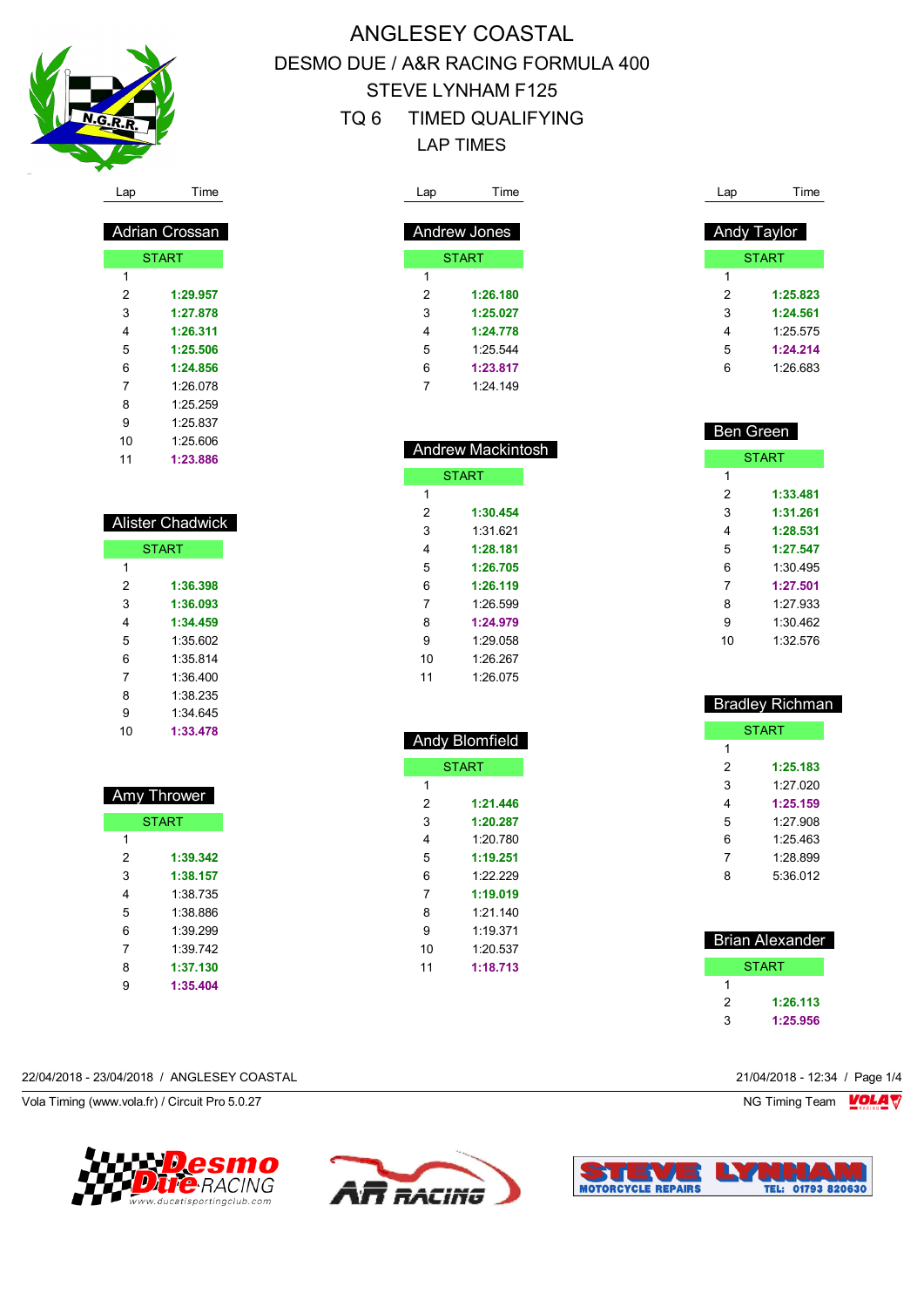ANGLESEY COASTAL DESMO DUE / A&R RACING FORMULA 400 STEVE LYNHAM F125 TQ 6 TIMED QUALIFYING LAP TIMES

| Lap | Time         |
|-----|--------------|
|     |              |
|     | Dan Hanby    |
|     | <b>START</b> |
| 1   |              |
| 2   | 1:27.267     |
| 3   | 1:25.277     |
| 4   | 1:23.042     |
| 5   | 1:24.189     |
| 6   | 1:25.505     |
| 7   | 1:24.475     |
| 8   | 1:22.164     |
| 9   | 1:21.508     |
| 10  | 1:21.702     |
| 11  | 1:20.752     |

| Dan James    |          |  |  |  |
|--------------|----------|--|--|--|
| <b>START</b> |          |  |  |  |
| 1            |          |  |  |  |
| 2            | 1:24.882 |  |  |  |
| 3            | 1:23.471 |  |  |  |
| 4            | 1.24 572 |  |  |  |
| 5            | 1.23.952 |  |  |  |
| 6            | 1:22.505 |  |  |  |
| 7            | 1.23.240 |  |  |  |
| 8            | 1.23 693 |  |  |  |
| 9            | 1.24 937 |  |  |  |

| <b>David Glover</b> |              |  |
|---------------------|--------------|--|
|                     | <b>START</b> |  |
| 1                   |              |  |
| 2                   | 1:25.720     |  |
| 3                   | 1:25.629     |  |
| 4                   | 1:25.190     |  |
| 5                   | 1:24.962     |  |
| 6                   | 1:24.835     |  |
| 7                   | 1:25.017     |  |
| 8                   | 1:25.138     |  |
| 9                   | 1:24.172     |  |
| 10                  | 1:23.592     |  |
| 11                  | 1.23.661     |  |

| Duncan Baillie |            |  |  |  |
|----------------|------------|--|--|--|
| <b>START</b>   |            |  |  |  |
| 1              |            |  |  |  |
| 2              | 1:23.786   |  |  |  |
| 3              | 1:20.789   |  |  |  |
| 4              | 1.22 786   |  |  |  |
| 5              | $1.21$ 192 |  |  |  |
| 6              | 1.21.201   |  |  |  |
| 7              | 1:20.197   |  |  |  |
| 8              | 1:20.915   |  |  |  |
| 9              | 1.20 198   |  |  |  |

| Lap | Time          |
|-----|---------------|
|     |               |
|     | James Chapman |
|     | <b>START</b>  |
| 1   |               |
| 2   | 1:35.843      |
| 3   | 1:36 288      |
| 4   | 1:34.275      |
| 5   | 1:35096       |
| 6   | 1:34 507      |
| 7   | 1:33.133      |

| James Robinson |          |  |
|----------------|----------|--|
| <b>START</b>   |          |  |
|                |          |  |
| 2              | 1:38.155 |  |
|                |          |  |

| <u>Jason Lamb</u> |          |
|-------------------|----------|
| <b>START</b>      |          |
| 1                 |          |
| 2                 | 1:26.066 |
| 3                 | 1:22.286 |
| 4                 | 1:23.260 |
| 5                 | 1.23904  |
| 6                 | 1:23.338 |
| 7                 | 1.23 771 |
| 8                 | 1.22.314 |
| 9                 | 1:23.253 |
| 10                | 1:22.053 |
| 11                | 1:23.510 |

Jay Able

 Kevin Ellis START

> **1:24.162 1:23.315** 1:23.569

START

 **1:27.460 1:26.830 1:23.868** 1:25.456 1:24.295 1:27.627 1:23.877 1:24.188 **1:23.203** 1:24.996

| Lap | Time     |
|-----|----------|
|     | 1.26 027 |
| 5   |          |
| 6   | 1.24 051 |
| 7   | 1:24.858 |
| 8   | 1:22.881 |
| 9   | 1.24 428 |
| 10  | 1:25.134 |
| 11  | 1.22948  |

| Lee Moxham   |          |
|--------------|----------|
| <b>START</b> |          |
| 1            |          |
| 2            | 1:31.168 |
| 3            | 1:27.769 |
| 4            | 1:26.177 |
| 5            | 1:25.542 |
| 6            | 1.25 921 |
| 7            | 1.27552  |
| 8            | 1.26.674 |
| 9            | 1.29022  |
| 10           | 1.26.240 |

| Marcus Deeley |          |
|---------------|----------|
| <b>START</b>  |          |
| 1             |          |
| 2             | 1:37.214 |
| 3             | 1:35.834 |
| 4             | 1:34.929 |
| 5             | 1:35 556 |
| 6             | 1:35.317 |
| 7             | 1:36.820 |
| 8             | 1:38.379 |
| 9             | 1:36.710 |

| <b>Mark Walker</b> |              |
|--------------------|--------------|
|                    | <b>START</b> |
| 1                  |              |
| 2                  | 1:28.736     |
| 3                  | 1:24.996     |
| 4                  | 1:22.940     |
| 5                  | 1.23.501     |
| 6                  | 1:24 389     |
| 7                  | 1.26.482     |
| 8                  | 1:22.119     |
| 9                  | 1.25 559     |
| 10                 | 1.22247      |
| 11                 | 1:21.556     |
|                    |              |
|                    |              |

| Matthew Lawson |
|----------------|
| <b>START</b>   |
|                |

22/04/2018 - 23/04/2018 / ANGLESEY COASTAL

Vola Timing (www.vola.fr) / Circuit Pro 5.0.27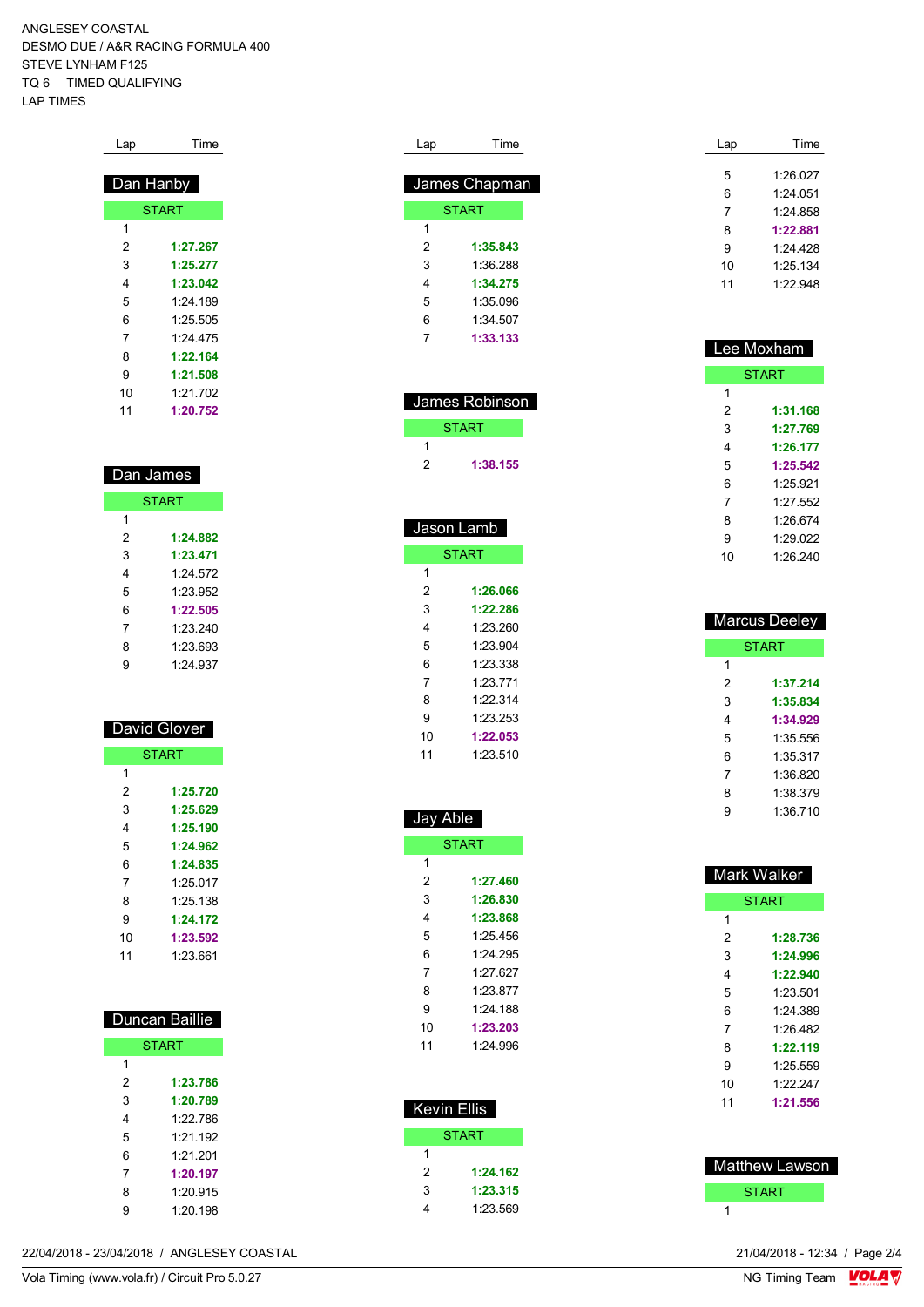ANGLESEY COASTAL DESMO DUE / A&R RACING FORMULA 400 STEVE LYNHAM F125 TQ 6 TIMED QUALIFYING LAP TIMES

| Lap | Time     |
|-----|----------|
|     |          |
| 2   | 1:21.966 |
| 3   | 1:21.604 |
| 4   | 1.22798  |
| 5   | 1:21.551 |
| 6   | 1.24 802 |
| 7   | 1:20.611 |
| 8   | 1:23.533 |
| 9   | 1:20.740 |
| 10  | 1:21.541 |
| 11  | 1:20.624 |

|              | Michael Rees |
|--------------|--------------|
| <b>START</b> |              |
| 1            |              |
| 2            | 1:21.842     |
| 3            | 1.22.274     |
| 4            | 1:21.170     |
| 5            | 1:19.764     |
| 6            | 1:19.379     |
| 7            | 1.21.925     |
| 8            | 1.19822      |
| 9            | 1:19.245     |
| 10           | 1:18.844     |
| 11           | 1:20.029     |

|    | Michael Wilson |
|----|----------------|
|    | <b>START</b>   |
| 1  |                |
| 2  | 1:34.155       |
| 3  | 1:32.115       |
| 4  | 1:28.700       |
| 5  | 1:29.034       |
| 6  | 1.29.886       |
| 7  | 1:27.992       |
| 8  | 1:25.962       |
| 9  | 1.28 149       |
| 10 | 1.27 330       |

| Nick Brown   |          |  |
|--------------|----------|--|
| <b>START</b> |          |  |
| 1            |          |  |
| 2            | 1:21.628 |  |
| 3            | 1:18.315 |  |
| 4            | 1:18.841 |  |
| 5            | 1:17.611 |  |
| 6            | 1:17.507 |  |
| 7            | 1:16.673 |  |
| 8            | 1.17814  |  |
| 9            | 1.16 721 |  |
| 10           | 1:17.195 |  |
| 11           | 1.18 676 |  |
| 12           | 1:18.623 |  |

| 21/04/2018 - 12:34 / Page 3/4<br>22/04/2018 - 23/04/2018 / ANGLESEY COASTAL |
|-----------------------------------------------------------------------------|
|-----------------------------------------------------------------------------|

| Lap          | Time         |
|--------------|--------------|
| Oliver Upton |              |
|              | <b>START</b> |
| 1            |              |
| 2            | 1:54.496     |
| 3            | 1:48.508     |
| 4            | 1:46.356     |
| 5            | 1:48 412     |
| 6            | 1:43.925     |
| 7            | 1:40.895     |
| 8            | 1 41 725     |
|              |              |

| Peter Cooper |              |  |
|--------------|--------------|--|
|              | <b>START</b> |  |
| 1            |              |  |
| 2            | 1:30.037     |  |
| 3            | 1:26.939     |  |
| 4            | 1:29.239     |  |
| 5            | 1.29469      |  |
| 6            | 1.28.967     |  |
| 7            | 1.28 710     |  |
| 8            | 1.28.646     |  |
| 9            | 1.28.337     |  |
| 10           | 1.29.315     |  |
| 11           | 1:31.278     |  |
|              |              |  |

| Philip Murden |              |  |
|---------------|--------------|--|
|               | <b>START</b> |  |
| 1             |              |  |
| 2             | 1:23.150     |  |
| 3             | 1.23 415     |  |
| 4             | 2:56 490     |  |
| 5             | 1:22.960     |  |
| 6             | 1:56.600     |  |
| 7             | 1:22.758     |  |
| 8             | 1:21.075     |  |

| Preston Tuby |              |
|--------------|--------------|
|              | <b>START</b> |
| 1            |              |
| 2            | 1:34.198     |
| 3            | 1:32.465     |
| 4            | 1:30.815     |
| 5            | 1:32.392     |
| 6            | 1:31.362     |
| 7            | 1:33 276     |
| 8            | 1:29.169     |
| 9            | 1.29 447     |
| 10           | 1:28.149     |
|              |              |
|              |              |

| Lap | Time                      |
|-----|---------------------------|
|     |                           |
|     | <b>Richard Vuillermet</b> |
|     | <b>START</b>              |
| 1   |                           |
| 2   | 1:25.360                  |
| 3   | 1:24.260                  |
| 4   | 1:22.515                  |
| 5   | 1.22754                   |
| 6   | 1:22.374                  |
| 7   | 1:23.128                  |
| 8   | 1:23.075                  |
| 9   | 1:22.382                  |
| 10  | 1:22.284                  |
| 11  | 1:22.285                  |
|     |                           |

| Rodney King |              |  |
|-------------|--------------|--|
|             | <b>START</b> |  |
| 1           |              |  |
| 2           | 1:29.334     |  |
| 3           | 1:26.888     |  |
| 4           | 1.28.949     |  |
| 5           | 1:27.086     |  |
| 6           | 1.27.049     |  |

| Scott Wils <u>on</u> |          |  |
|----------------------|----------|--|
| START                |          |  |
| 1                    |          |  |
| 2                    | 1:21.924 |  |
| 3                    | 1:20.466 |  |
| 4                    | 1:23.346 |  |
| 5                    | 3.54.844 |  |

| Steve Baden    |              |  |
|----------------|--------------|--|
|                | <b>START</b> |  |
| 1              |              |  |
| 2              | 1:29.309     |  |
| 3              | 1:28.314     |  |
| 4              | 1:26.622     |  |
| 5              | 1:25.714     |  |
| 6              | 1:25.383     |  |
| $\overline{7}$ | 1.25 871     |  |
| 8              | 1:25.212     |  |
| 9              | 1.26.822     |  |
| 10             | 1.27 035     |  |
| 11             | 1:25.932     |  |
|                |              |  |

| <b>Steve Carruthers</b> |              |  |
|-------------------------|--------------|--|
|                         | <b>START</b> |  |
|                         |              |  |
| 2                       | 1:42.361     |  |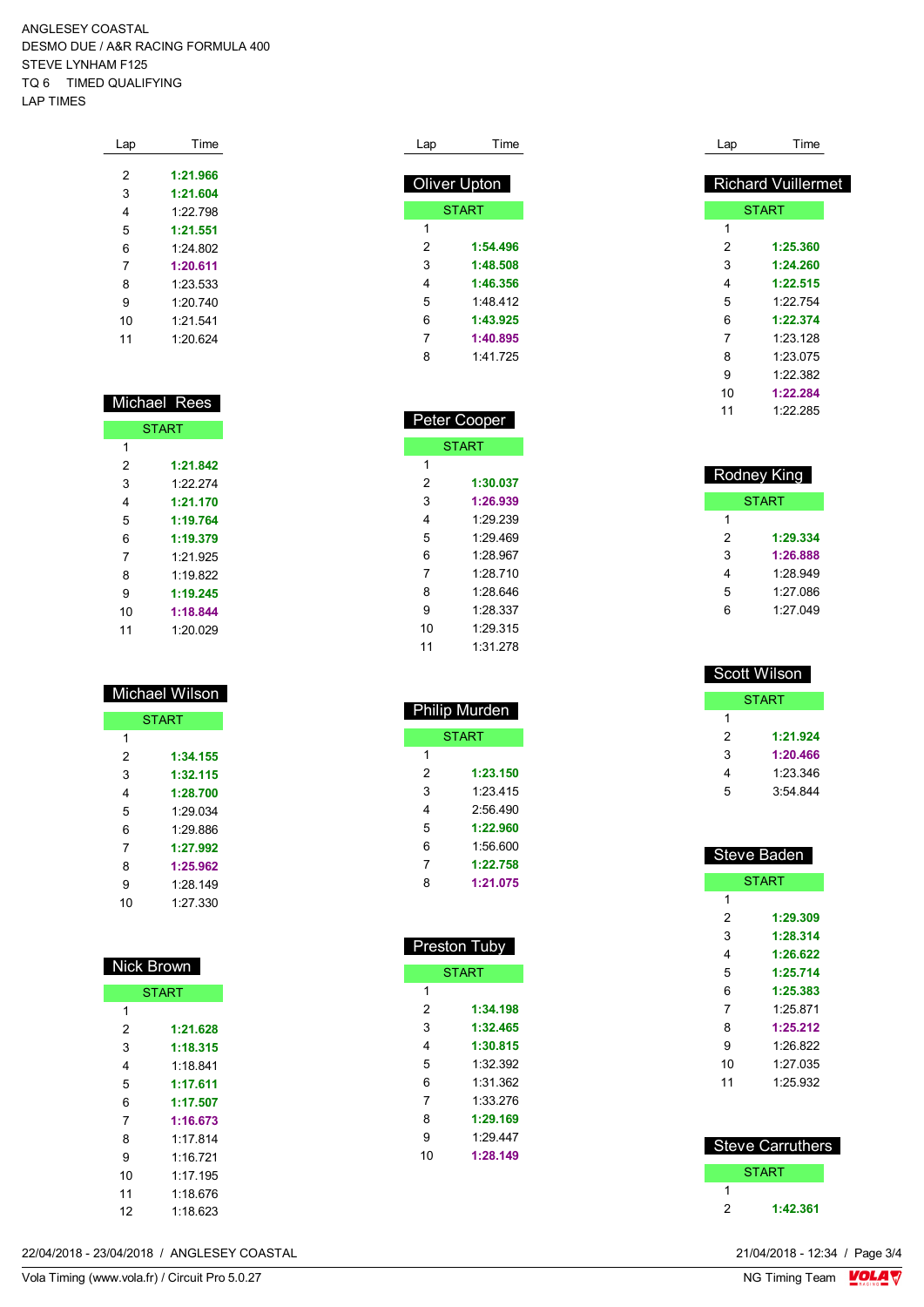ANGLESEY COASTAL DESMO DUE / A&R RACING FORMULA 400 STEVE LYNHAM F125 TQ 6 TIMED QUALIFYING LAP TIMES

| Lap | Time     | Lap | Time     |
|-----|----------|-----|----------|
| 3   | 1:35.942 | 4   | 1:24.868 |
| 4   | 1:38.158 | 5   | 1:23.789 |
| 5   | 1:38.220 | 6   | 1:24.894 |
| 6   | 1:40.313 | 7   | 1:22.515 |
| 7   | 1:39.999 | 8   | 1:24.138 |
| 8   | 1:38.124 | 9   | 1:23.138 |
|     |          | 10  | 1:22.250 |

### Steven Colville

| <b>START</b> |          |  |
|--------------|----------|--|
| 1            |          |  |
| 2            | 1:26.385 |  |
| 3            | 1:25.312 |  |
| 4            | 1:24.291 |  |
| 5            | 1:24.145 |  |
| 6            | 1.26.999 |  |
| 7            | 1.25 355 |  |

| <b>Steven Founds</b> |              |  |
|----------------------|--------------|--|
|                      | <b>START</b> |  |
| 1                    |              |  |
| 2                    | 1:24.417     |  |
| 3                    | 1:22.500     |  |
| 4                    | 1:21.788     |  |
| 5                    | 1.22 760     |  |
| 6                    | 1:22.309     |  |
| 7                    | 1.22 464     |  |
| 8                    | 1.22.290     |  |
| 9                    | 1:20.922     |  |
| 10                   | 1.21 429     |  |
| 11                   | 1.25 000     |  |

| <b>Tim Bradley</b> |          |  |
|--------------------|----------|--|
| <b>START</b>       |          |  |
| 1                  |          |  |
| 2                  | 1:20.641 |  |
| 3                  | 1.21 423 |  |
| 4                  | 1.20796  |  |
| 5                  | 1:19.706 |  |
| 6                  | 1:18.881 |  |
| 7                  | 1 18 916 |  |
| 8                  | 1:19.399 |  |
| 9                  | 1:18.442 |  |
| 10                 | 1:18 915 |  |
| 11                 | 1.19 112 |  |

| Tom Roberts |              |  |  |
|-------------|--------------|--|--|
|             | <b>START</b> |  |  |
| 1           |              |  |  |
| 2           | 1:27.414     |  |  |
| 3           | 1:24.449     |  |  |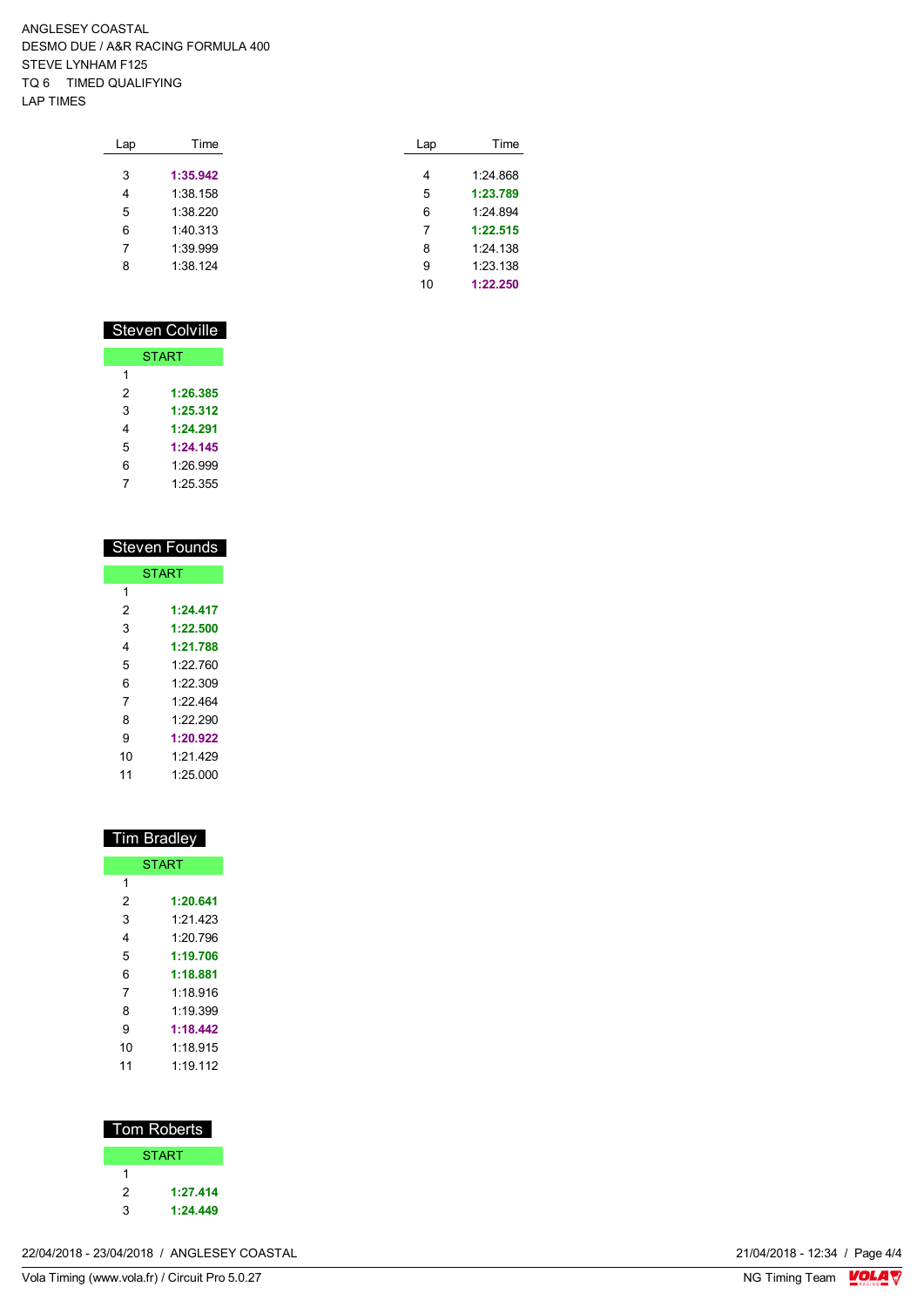

# ANGLESEY COASTAL DESMO DUE / A&R RACING FORMULA 400 STEVE LYNHAM F125 RACE 16 ROUNDS 3 & 4 - RACE 1 STARTING GRID

7 Laps = 10.850 Km

|        |              |                    |                      |                         |                           |                   | - Pole -       |
|--------|--------------|--------------------|----------------------|-------------------------|---------------------------|-------------------|----------------|
| $-1 -$ |              | $\mathbf 1$        | Andy Blomfield       | 172                     | <b>Tim Bradley</b>        | 15                | Nick Brown     |
| $-2-$  | 50           | Scott Wilson       | 33                   | Duncan Baillie          | 49                        | Michael Rees      |                |
| $-3-$  |              | 74                 | <b>Steven Founds</b> | 17                      | Dan Hanby                 | 72                | Matthew Lawson |
| $-4-$  | 81           | Jason Lamb         | 686                  | Mark Walker             | 26                        | Philip Murden     |                |
| $-5-$  |              | 12                 | Dan James            | 32                      | <b>Richard Vuillermet</b> | 84                | Tom Roberts    |
| $-6-$  | 28           | Andrew Jones       | 150                  | David Glover            | 88                        | Kevin Ellis       |                |
| $-7 -$ |              | 21                 | Andy Taylor          | 11                      | <b>Steven Colville</b>    | $\mathbf 3$       | Adrian Crossan |
| $-8-$  | $\mathbf{2}$ | <b>Steve Baden</b> | 9                    | <b>Bradley Richman</b>  | 40                        | Andrew Mackintosh |                |
| $-9-$  |              | 44                 | Rodney King          | 91                      | <b>Brian Alexander</b>    | 18                | Lee Moxham     |
| $-10-$ | 99           | Preston Tuby       | 115                  | <b>Ben Green</b>        | 61                        | Peter Cooper      |                |
| $-11-$ |              | 57                 | Marcus Deeley        | 68                      | Alister Chadwick          | 64                | James Chapman  |
| $-12-$ | 55           | James Robinson     | 22                   | <b>Steve Carruthers</b> | 93                        | Amy Thrower       |                |
| $-13-$ |              | 69                 | Oliver Upton         | 155                     | Michael Wilson            | 303               | Jay Able       |







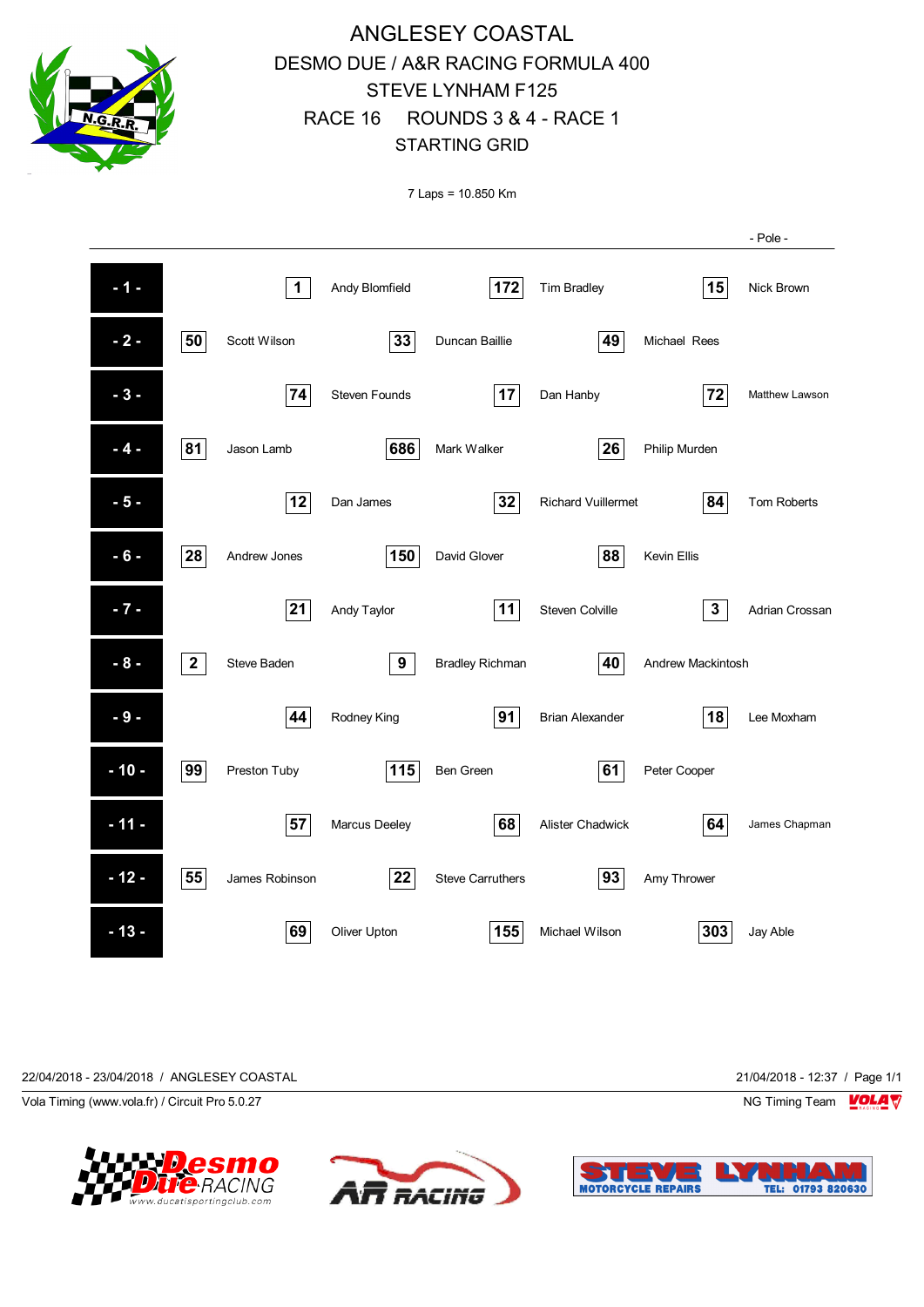

# ANGLESEY COASTAL DESMO DUE / A&R RACING FORMULA 400 STEVE LYNHAM F125 RACE 16 ROUNDS 3 & 4 - RACE 1 Start time: 15:35 Distance: 10.85 miles Weather: Sunny Track: Dry

| Rnk            |                | Num Rider                             | Machine              | Town/Sponsor                   | Class | Laps           | Time                   | Gap       | Average | <b>B.Lap</b> | Speed |
|----------------|----------------|---------------------------------------|----------------------|--------------------------------|-------|----------------|------------------------|-----------|---------|--------------|-------|
| A              |                |                                       |                      |                                |       |                |                        |           |         |              |       |
| 1              | 1              | <b>Andy Blomfield</b>                 | Ducati Monster 620   | <b>BB</b> Racing               | Α     | 7              | 9:25.218               |           | 69.10   | 1:18.453     | 71.12 |
| 2              | 26             | <b>Philip Murden</b>                  | Ducati M620          | "Spondon, Derbyshire"          | Α     | $\overline{7}$ | 9:30.033               | $+4.815$  | 68.52   | 1:20.191     | 69.58 |
| 3              | 12             | Dan James                             | Ducati 620 SP        | Notohashi Racing               | Α     | $\overline{7}$ | 9:52.904               | $+27.686$ | 65.87   | 1:22.917     | 67.29 |
| 4              | 3              | <b>Adrian Crossan</b>                 | Ducati Desmo Due 620 | "Lambourn, Berkshire"          | A     | $\overline{7}$ | 10:00.039              | $+34.821$ | 65.09   | 1:23.432     | 66.88 |
| 5              | 88             | <b>Kevin Ellis</b>                    | Ducati 620 Monster   | Skidlids UK                    | Α     | $\overline{7}$ | 10:00.528              | $+35.310$ | 65.04   | 1:22.967     | 67.25 |
| 6              | 40             | <b>Andrew Mackintosh</b>              | Ducati 600SS         | www.mackintoshracing.com       | Α     | $\overline{7}$ | 10:00.938              | $+35.720$ | 64.99   | 1:23.052     | 67.18 |
| $\overline{7}$ | 50             | <b>Scott Wilson</b>                   | Ducati 620 Monster   | Wearing a balaclava in the pos | Α     | $\overline{7}$ | 10:02.431              | $+37.213$ | 64.83   | 1:21.281     | 68.65 |
| 8              | 84             | <b>Tom Roberts</b>                    | Ducati SS 620        | <b>Traffic Sense</b>           | Α     | $\overline{7}$ | 10:03.113              | +37.895   | 64.76   | 1:24.235     | 66.24 |
| 9              | 18             | Lee Moxham                            | Ducati SS 620        | Spartacus Racing               | Α     | $\overline{7}$ | 10:09.480              | $+44.262$ | 64.08   | 1:24.440     | 66.08 |
| 10             | $\overline{2}$ | <b>Steve Baden</b>                    | Ducati Monster 620   | Wing it with Wongy             | Α     | $\overline{7}$ | 10:14.787              | +49.569   | 63.53   | 1:25.483     | 65.27 |
| 11             | 91             | <b>Brian Alexander</b>                | Ducati SS 620        | Capital Testing Services Ltd   | Α     | 6              | 9:16.051               | +1 Lap    | 60.21   | 1:26.337     | 64.63 |
|                |                | Best lap: 1 Andy Blomfield - 1:18.453 |                      |                                |       |                |                        |           |         |              |       |
| <b>DNFs</b>    |                |                                       |                      |                                |       |                |                        |           |         |              |       |
|                | 21             | <b>Andy Taylor</b>                    | Ducati Supersport 62 | RealRoads.co.uk                | Α     |                |                        | +7 Laps   |         |              |       |
|                | 33             | Duncan Baillie                        | Ducati 620 SS        | Pirtek Edinburgh               | A     |                |                        | +7 Laps   |         | 1:19.805     | 69.92 |
|                | 72             | <b>Matthew Lawson</b>                 | Ducati SS 800        | "West Malling, Kent"           | Α     |                |                        | +7 Laps   |         | 1:20.988     | 68.89 |
| B              |                |                                       |                      |                                |       |                |                        |           |         |              |       |
|                |                |                                       |                      |                                |       |                |                        |           |         |              |       |
| 1              | 44             | <b>Rodney King</b>                    | Ducati 600SS         | DBR racing                     | B     | $\overline{7}$ | 10:05.468              |           | 64.51   | 1:24.192     | 66.27 |
| 2              | 55             | <b>James Robinson</b>                 | Ducati 600 SS        | Bay Studio Signs / Hairy Beast | B     | $\overline{7}$ | $10:16.207 + 10.739$   |           | 63.38   | 1:25.721     | 65.09 |
| 3              | 61             | <b>Peter Cooper</b>                   | Ducati Supersport 58 | "Marlow, Buckinghamshire"      | B     | $\overline{7}$ | 10:17.670              | $+12.202$ | 63.23   | 1:25.712     | 65.10 |
| 4              | 99             | <b>Preston Tuby</b>                   | Ducati 600SS         | "Derby, Derbyshire"            | В     | 6              | 9:09.702               | $+1$ Lap  | 60.90   | 1:28.926     | 62.74 |
| 5              | 22             | <b>Steve Carruthers</b>               | Ducati Desmo Due 583 | "Banbury, Oxfordshire"         | B     | 6              | 9:55.044               | +1 Lap    | 56.26   | 1:34.291     | 59.17 |
|                |                | Best lap: 44 Rodney King - 1:24.192   |                      |                                |       |                |                        |           |         |              |       |
| F400           |                |                                       |                      |                                |       |                |                        |           |         |              |       |
| 1              | 172            | <b>Tim Bradley</b>                    | Yamaha FZR 400       | "Shipston On Stour, Warwickshi | F400  | 7              | 8:53.590               |           | 73.20   | 1:15.082     | 74.31 |
| $\mathbf{2}$   | 15             | <b>Nick Brown</b>                     | Kawasaki ZXR400      | "Chippenham, Wiltshire"        | F400  | $\overline{7}$ | 8:56.147               | $+2.557$  | 72.85   | 1:15.345     | 74.05 |
| 3              | 49             | <b>Michael Rees</b>                   | Kawasaki ZXR 400     | Alwtn Rees Body repairs        | F400  | $\overline{7}$ | 9:18.127               | $+24.537$ | 69.98   | 1:18.206     | 71.35 |
| 4              | 32             | <b>Richard Vuillermet</b>             | Kawasaki ZXR 400     | Kiwi                           | F400  | $\overline{7}$ | 9:41.053               | $+47.463$ | 67.22   | 1:20.325     | 69.46 |
| 5              | 81             | Jason Lamb                            | Honda CBR 400        | <b>Cinderford Glos</b>         | F400  | $\overline{7}$ | 9:42.616               | $+49.026$ | 67.04   | 1:22.123     | 67.94 |
| 6              | 686            | <b>Mark Walker</b>                    | Honda VFR400         | "Brierley Hill, West Midlands" | F400  | $\overline{7}$ | 9:42.692               | $+49.102$ | 67.03   | 1:21.446     | 68.51 |
| 7              | 28             | <b>Andrew Jones</b>                   | Honda RVF400 NC 35   | "Dunvant, Swansea"             | F400  | $\overline{7}$ | $9:56.511 + 1:02.921$  |           | 65.48   | 1:22.968     | 67.25 |
| 8              | 150            | <b>David Glover</b>                   | Honda CBR 400        | "Messingham, North Lincs"      | F400  | $\overline{7}$ | 10:03.682 +1:10.092    |           | 64.70   | 1:24.064     | 66.37 |
| 9              | 11             | <b>Steven Colville</b>                | GAS GAS 250          | "Llanelli, Carmarthenshire"    | F400  | $\overline{7}$ | $10:04.435 + 1:10.845$ |           | 64.62   | 1:24.292     | 66.19 |
| 10             | 9              | <b>Bradley Richman</b>                | Kawasaki ZXR 400     | "Wellington, Somerset"         | F400  | $\overline{7}$ | $10:12.286 + 1:18.696$ |           | 63.79   | 1:25.203     | 65.49 |
| 11             | 115            | <b>Ben Green</b>                      | Kawasaki ZXR 400     | Sforza-Racing and Nexus Tattoo | F400  | $\overline{7}$ | 10:19.646 +1:26.056    |           | 63.03   | 1:25.053     | 65.60 |
| 12             | 64             | James Chapman                         | Suzuki GSXR 400      | Chapman Racing                 | F400  | 6              | 9:28.840               | +1 Lap    | 58.85   | 1:32.197     | 60.52 |
| 13             | 68             | <b>Alister Chadwick</b>               | Kawasaki ZXR 400     | AJ Restoration                 | F400  | 6              | 9:36.696               | +1 Lap    | 58.05   | 1:32.861     | 60.08 |
| 14             | 93             | Amy Thrower                           | Kawasaki ZXR 400     | PDQ Precision Ltd              | F400  | 6              | 10:00.805              | +1 Lap    | 55.72   | 1:37.197     | 57.40 |
|                |                | Best lap: 172 Tim Bradley - 1:15.082  |                      |                                |       |                |                        |           |         |              |       |
| <b>DNFs</b>    |                |                                       |                      |                                |       |                |                        |           |         |              |       |
|                | 17             | Dan Hanby                             | Yamaha FZR 400       | www.hdmasonry.co.uk            | F400  |                |                        | +7 Laps   |         | 1:19.363     | 70.30 |

22/04/2018 - 23/04/2018 / ANGLESEY COASTAL 21/04/2018 - 15:58 / Page 1/2

Vola Timing (www.vola.fr) / Circuit Pro 5.0.27 NG Timing Team Note that the Subset of the Subset of the Subset of the Subset of the Subset of the Subset of the Subset of the Subset of the Subset of the Subset of the Subset





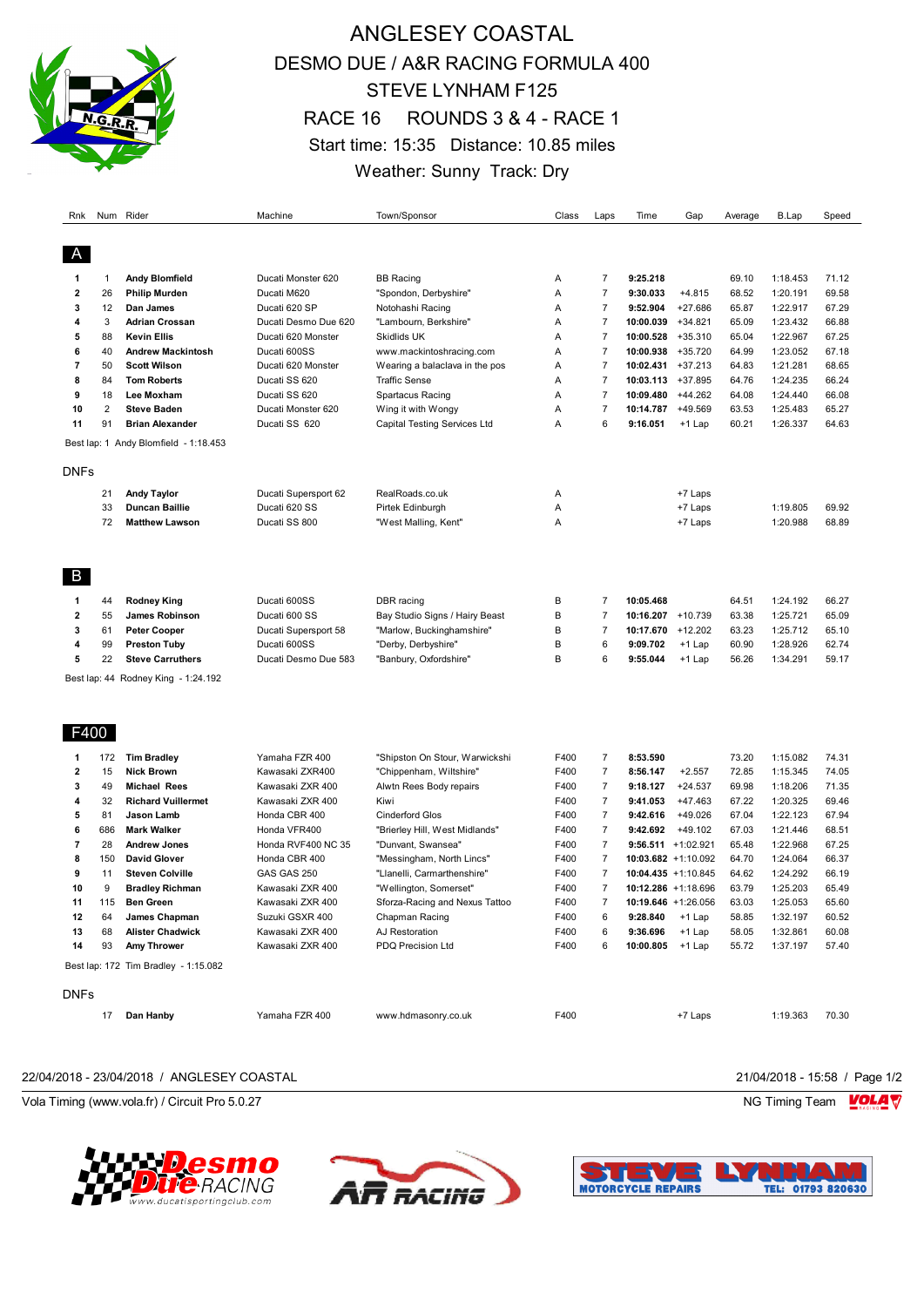ANGLESEY COASTAL DESMO DUE / A&R RACING FORMULA 400 STEVE LYNHAM F125 RACE 16 ROUNDS 3 & 4 - RACE 1 Start time: 15:35 Distance: 10.85 miles Weather: Sunny Track: Dry

| Rnk | Num  | Rider                 | Machine           | Town/Sponsor                   | Class | Laps | Time      | Gap       | Average | B.Lap    | Speed |
|-----|------|-----------------------|-------------------|--------------------------------|-------|------|-----------|-----------|---------|----------|-------|
|     |      |                       |                   |                                |       |      |           |           |         |          |       |
|     | F125 |                       |                   |                                |       |      |           |           |         |          |       |
|     | 303  | Jav Able              | Aprilia RS 125    | "Westbury, Wiltshire"          | F125  |      | 10:04.023 |           | 64.66   | 1:23.931 | 66.48 |
|     | 155  | <b>Michael Wilson</b> | Aprilia RS 125 SP | CLV Racing/Graham File Tuning/ | F125  |      | 10:16.327 | $+12.304$ | 63.37   | 1:25.621 | 65.17 |
|     | 69   | <b>Oliver Upton</b>   | Aprilia 125 RS    | Compact Car Corner             | F125  | -6   | 10:29.981 | $+1$ Lap  | 53.14   | 1:39.494 | 56.08 |

Best lap: 303 Jay Able - 1:23.931

**A - 92.5% of WINNER'S AVERAGE RACE SPEED - 65.79 mph B - 92.5% of WINNER'S AVERAGE RACE SPEED - 61.30 mph**

**F125 - 92.5% of WINNER'S AVERAGE RACE SPEED - 68.74 mph**

**F400 - 92.5% of WINNER'S AVERAGE RACE SPEED - 61.49 mph**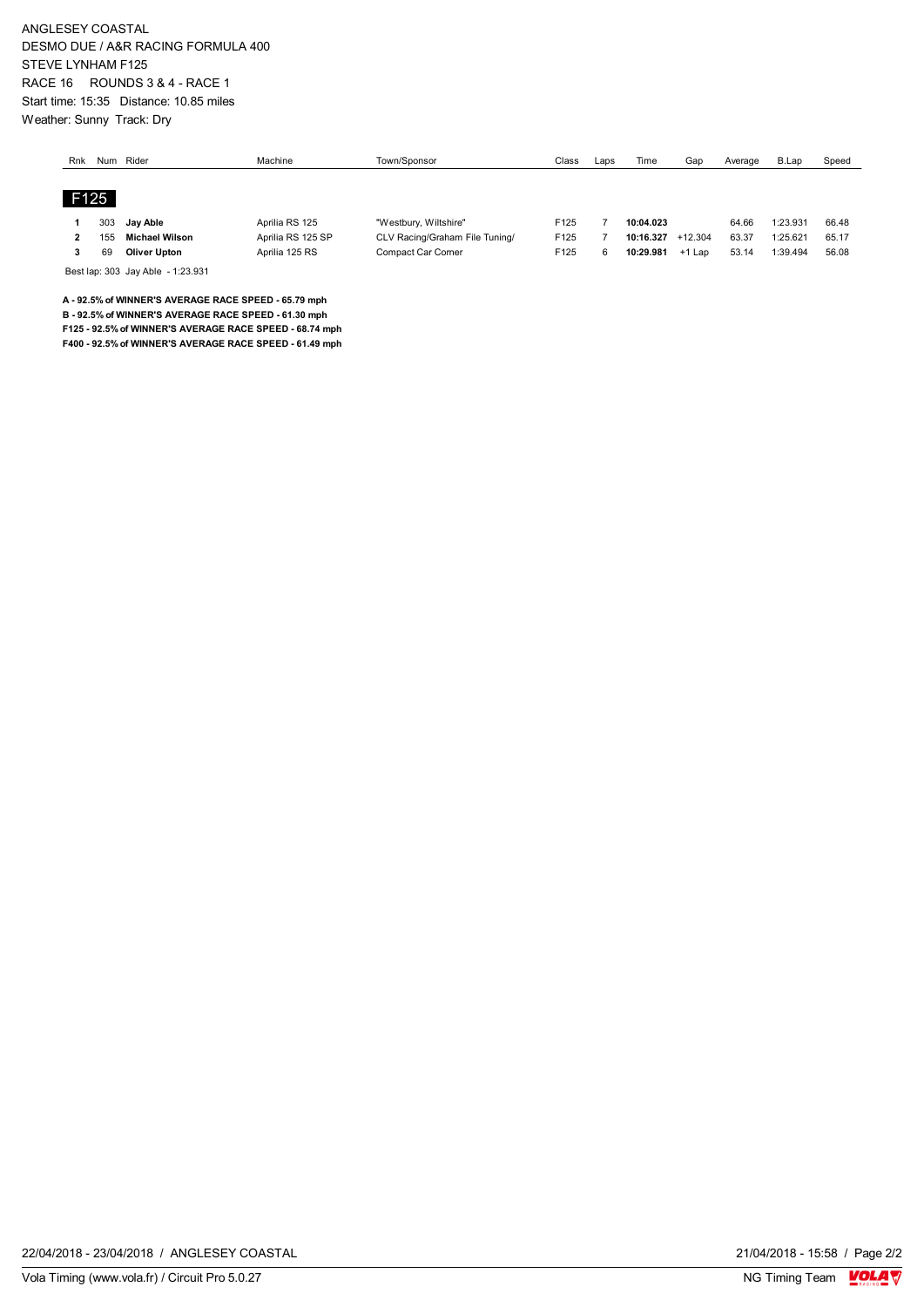

# ANGLESEY COASTAL DESMO DUE / A&R RACING FORMULA 400 STEVE LYNHAM F125 RACE 16 ROUNDS 3 & 4 - RACE 1 LAP TIMES

| Lap | Time     | Lap | Time     |
|-----|----------|-----|----------|
| 5   | 1:24.238 | 5   | 1:26.101 |
| 6   | 1:23.958 | 6   | 1:26.654 |
|     | 1:24.263 |     | 1:27.315 |

|                | <b>Andrew Mackintosh</b> |   | <b>Bradley Richman</b> |
|----------------|--------------------------|---|------------------------|
|                | <b>START</b>             |   | <b>START</b>           |
| 1              |                          | 1 |                        |
| $\overline{2}$ | 1:26.321                 | 2 | 1:26.637               |
| 3              | 1:25.597                 | 3 | 1:27.239               |
| 4              | 1:24.669                 | 4 | 1:26.396               |
| 5              | 1:23.052                 | 5 | 1:25.475               |
| 6              | 1:23.545                 | 6 | 1:25.661               |
|                | 1:24.433                 |   | 1:25.203               |

| <b>Andy Blomfield</b> |
|-----------------------|
|                       |
|                       |

|   | START    |
|---|----------|
| 1 |          |
| 2 | 1:18.779 |
| 3 | 1:18.453 |
| 4 | 1.19510  |
| 5 | 1:20.809 |
| 6 | 1.21.477 |
|   | 1.21 587 |

| Brian Alexander |
|-----------------|
|                 |

|   | <b>START</b> |
|---|--------------|
| 1 |              |
| 2 | 1:37.830     |
| 3 | 1:29.120     |
| 4 | 1:26.337     |
| 5 | 1:26.536     |
| հ | 1:27.667     |
|   |              |

| <b>START</b>  |
|---------------|
| 1             |
| 1:19.363<br>2 |

|   | Dan James    |
|---|--------------|
|   | <b>START</b> |
| 1 |              |
| 2 | 1:22.917     |
| з | 1:24.795     |

#### 22/04/2018 - 23/04/2018 / ANGLESEY COASTAL 21/04/2018 - 15:49 / Page 1/3

Vola Timing (www.vola.fr) / Circuit Pro 5.0.27 NG Timing Team Muslem Control of the Superior Section 1997 NG Timing Team Muslem Team Muslem Team Muslem Team Muslem Team Muslem Team Muslem Team Muslem Team Muslem Team Musle







| Andy Taylor |  |
|-------------|--|
|             |  |

START

# Ben Green

|   | START    |
|---|----------|
| 1 |          |
| 2 | 1:26.729 |
| 3 | 1:27.615 |
| 4 | 1:25.053 |
|   |          |

 **1:23.850 1:23.432** 1:23.748

## Alister Chadwick

Adrian Crossan

**START** 

 **1:26.028 1:25.748 1:24.049**

|   | <b>START</b> |
|---|--------------|
| 1 |              |
| 2 | 1:34.812     |
| 3 | 1:35621      |
| 4 | 1:34.795     |
| 5 | 1:34.308     |
| հ | 1:32.861     |

## Amy Thrower

Г

| <b>START</b> |          |
|--------------|----------|
| 1            |          |
| 2            | 1:37.197 |
| 3            | 1:39 739 |
| 4            | 1:37 792 |
| 5            | 1:40.175 |
| 6            | 1:38.656 |

| Andrew Jones |
|--------------|
| <b>START</b> |

| 1 |          |
|---|----------|
| 2 | 1:25.118 |
| 3 | 1:22.968 |
| 4 | 1:23.723 |

| <b>Andy Taylo</b> |  |
|-------------------|--|
|                   |  |

|   | START    |
|---|----------|
| 1 |          |
| 2 | 1:26.729 |
| 3 | 1.27 615 |
| 4 | 1:25.053 |
|   |          |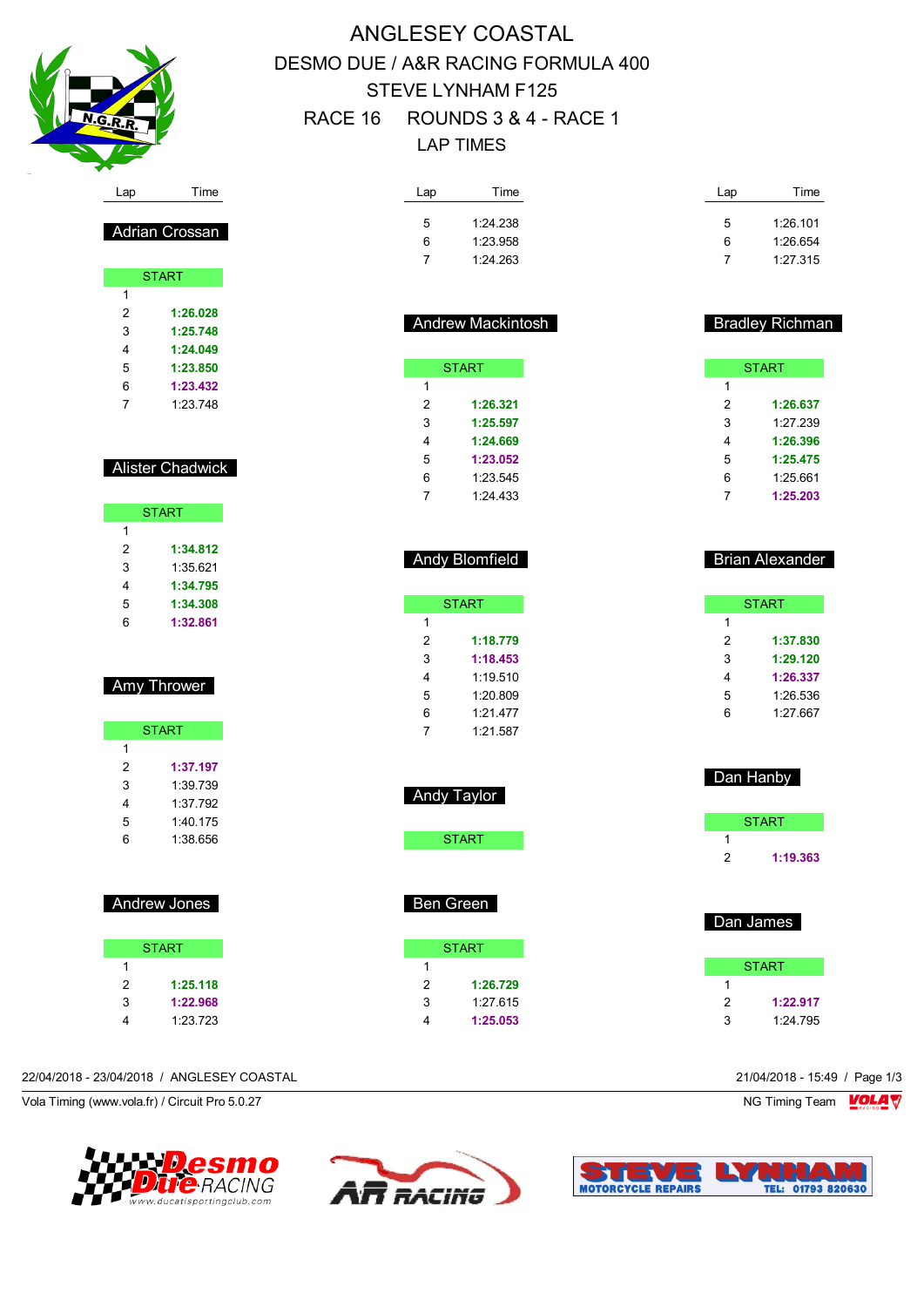#### ANGLESEY COASTAL DESMO DUE / A&R RACING FORMULA 400 STEVE LYNHAM F125 RACE 16 ROUNDS 3 & 4 - RACE 1 LAP TIMES

| Lap | Time     |
|-----|----------|
| 4   | 1:24.032 |
| 5   | 1:23.891 |
| 6   | 1.23.974 |
| 7   | 1.24645  |
|     |          |

### David Glover

| <b>START</b> |          |
|--------------|----------|
| 1            |          |
| 2            | 1:25.817 |
| 3            | 1:26.395 |
| 4            | 1:24.668 |
| 5            | 1:24.064 |
| 6            | 1:24.628 |
|              | 1.24 246 |

## Duncan Baillie

| <b>START</b> |  |
|--------------|--|
|              |  |
| 1:19.805     |  |

### James Chapman

|   | <b>START</b> |
|---|--------------|
| 1 |              |
| 2 | 1:33.596     |
| 3 | 1:33.220     |
| 4 | 1:32.523     |
| 5 | 1:32.380     |
| հ | 1:32.197     |

#### James Robinson

| <b>START</b> |          |  |
|--------------|----------|--|
| 1            |          |  |
| 2            | 1:26.740 |  |
| 3            | 1.26.936 |  |
| 4            | 1:26.131 |  |
| 5            | 1.26 213 |  |
| 6            | 1:25.930 |  |
| 7            | 1:25.721 |  |
|              |          |  |
|              |          |  |

| Jason Lamb   |  |  |
|--------------|--|--|
|              |  |  |
| <b>START</b> |  |  |

**1:22.206**

| Lap | Time     |
|-----|----------|
|     |          |
| 3   | 1.22.366 |
| 4   | 1:22733  |
| 5   | 1.22879  |
| 6   | 1:23.277 |
|     | 1:22.123 |

| <b>START</b> |          |  |  |
|--------------|----------|--|--|
| 1            |          |  |  |
| 2            | 1:23.931 |  |  |
| 3            | 1:24 738 |  |  |
| 4            | 1.24471  |  |  |
| 5            | 1.24031  |  |  |
| 6            | 1.24 534 |  |  |
| 7            | 1.24 383 |  |  |

### Kevin Ellis

|   | START    |
|---|----------|
| 1 |          |
| 2 | 1:22.967 |
| 3 | 1.26.441 |
| 4 | 1.24.282 |
| 5 | 1.23.752 |
| 6 | 1.24.554 |
| 7 | 1.27097  |

| Lee Moxham |
|------------|

|   | <b>START</b> |
|---|--------------|
| 1 |              |
| 2 | 1:26.718     |
| 3 | 1:26.169     |
| 4 | 1:24.440     |
| 5 | 1.24 671     |
| 6 | 1:25.207     |
| 7 | 1.25 025     |

Mark Walker

**START** 

 **1:22.490** 1:22.742 1:22.856 **1:21.482** 1:22.303 **1:21.446**

| Lap | Time           |
|-----|----------------|
|     | Matthew Lawson |
|     | <b>START</b>   |
|     |                |
| 2   | 1:20.988       |

#### Michael Rees

| START |          |  |
|-------|----------|--|
| 1     |          |  |
| 2     | 1:18.966 |  |
| 3     | 1:18.206 |  |
| 4     | 1:18.503 |  |
| 5     | 1:19.500 |  |
| 6     | 1:19.595 |  |
|       | 1:19.283 |  |

|   | <b>START</b> |
|---|--------------|
| 1 |              |
| 2 | 1:26.847     |
| 3 | 1:27.231     |
| 4 | 1.27.227     |
| 5 | 1:25.994     |
| 6 | 1:25.899     |
|   | 1:25.621     |

Michael Wilson

| Nick Brown |   |              |  |
|------------|---|--------------|--|
|            |   | <b>START</b> |  |
|            | 1 |              |  |
|            | 2 | 1:16.291     |  |
|            | 3 | 1:15.345     |  |
|            | 4 | 1.16370      |  |
|            | 5 | 1.16.395     |  |
|            | 6 | 1.16000      |  |
|            | 7 | 1:15.650     |  |

|   | Oliver Upton |
|---|--------------|
|   | <b>START</b> |
| 1 |              |
| 2 | 1:41.568     |
| 3 | 1:48.064     |
| 4 | 1:40.739     |
| 5 | 1:41.248     |
| 6 | 1:39.494     |

22/04/2018 - 23/04/2018 / ANGLESEY COASTAL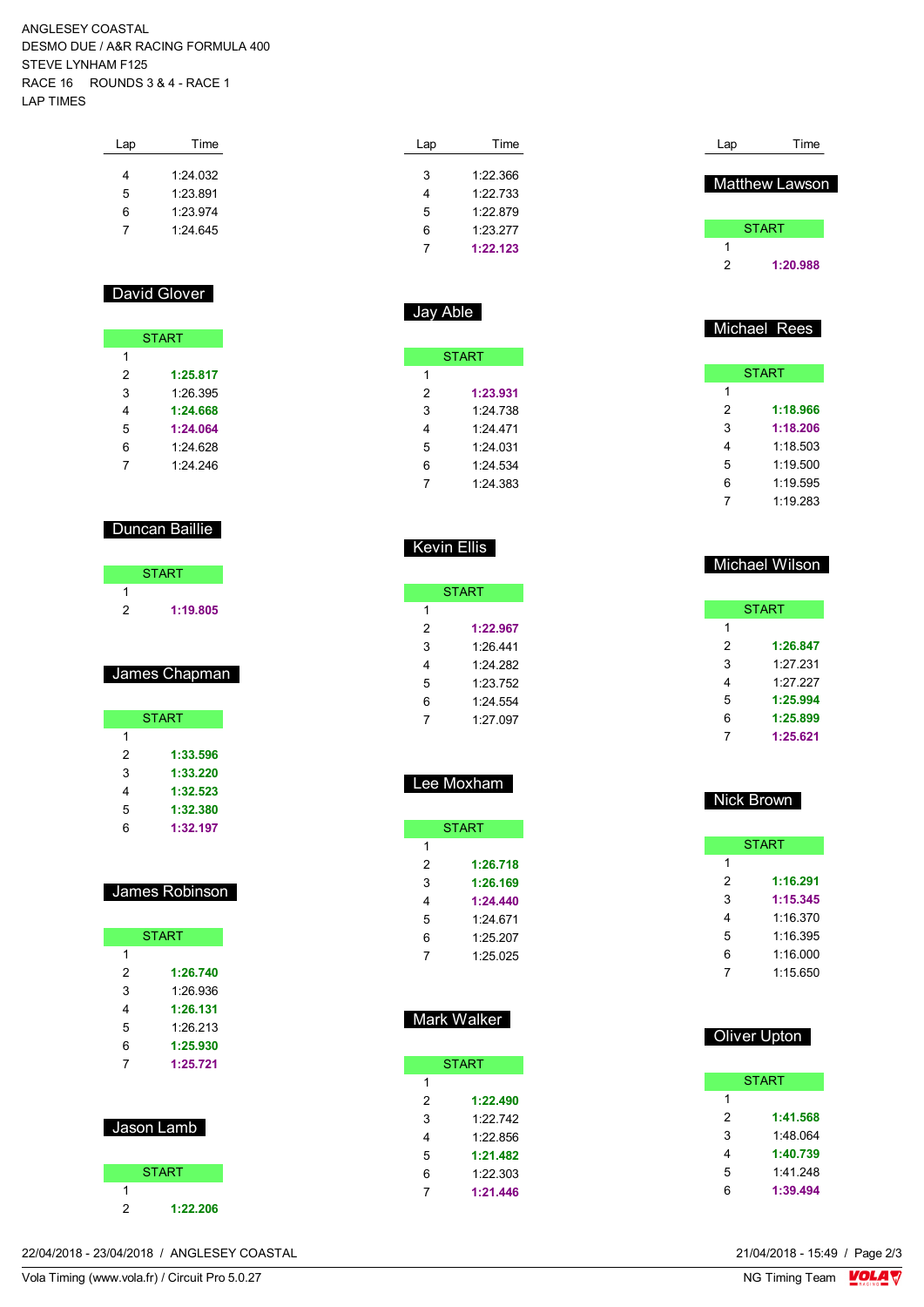ANGLESEY COASTAL DESMO DUE / A&R RACING FORMULA 400 STEVE LYNHAM F125 RACE 16 ROUNDS 3 & 4 - RACE 1 LAP TIMES

| Lap | Time         |
|-----|--------------|
|     |              |
|     | Peter Cooper |
|     | <b>START</b> |
| 1   |              |
| 2   | 1:27.364     |
| 3   | 1.27 648     |
| 4   | 1:26.555     |
| 5   | 1:26.002     |
| 6   | 1:25.712     |
| 7   | 1:26.500     |

### Philip Murden

| <b>START</b> |          |
|--------------|----------|
| 1            |          |
| 2            | 1:20.455 |
| 3            | 1:20.191 |
| 4            | 1.20943  |
| 5            | 1.20748  |
| 6            | 1.21007  |
|              | 1:20.614 |

### Preston Tuby

|   | <b>START</b> |
|---|--------------|
| 1 |              |
| 2 | 1:28.926     |
| 3 | 1:30.292     |
| 4 | 1:30.056     |
| 5 | 1:30.252     |
| հ | 1:31.233     |

#### Richard Vuillermet

| <b>START</b> |
|--------------|
|              |
| 1:21.319     |
| 1:23.805     |
| 1:22.413     |
| 1.21403      |
| 1:20.882     |
| 1:20.325     |
|              |

|   | Rodney King  |
|---|--------------|
|   | <b>START</b> |
| 1 |              |
| 2 | 1:25.711     |
| 3 | 1:27.085     |

| Lap | Time     |
|-----|----------|
| 4   | 1:25.142 |
| 5   | 1:24.192 |
| 6   | 1:24.878 |
|     | 1:24.265 |

|   | <b>START</b> |
|---|--------------|
| 1 |              |
| 2 | 1:21.281     |
| 3 | 1:24.437     |
| 4 | 1.25290      |
| 5 | 1.26.544     |
| 6 | 1:28.132     |
| 7 | 1:30.251     |

Scott Wilson

|   | <b>START</b> |
|---|--------------|
| 1 |              |
| 2 | 1:26.583     |
| 3 | 1:28 038     |
| 4 | 1:25.865     |
| 5 | 1:25.835     |
| 6 | 1:26.134     |
|   | 1:25.483     |

Steve Baden

| <b>Steve Carruthers</b> |  |
|-------------------------|--|
|-------------------------|--|

|   | START    |
|---|----------|
| 1 |          |
| 2 | 1:37.110 |
| 3 | 1:39 407 |
| 4 | 1:38 095 |
| 5 | 1:37 580 |
| հ | 1:34.291 |

## Steven Colville

|   | <b>START</b> |
|---|--------------|
| 1 |              |
| 2 | 1:26.985     |
| 3 | 1:26.874     |
| 4 | 1:25.063     |
| 5 | 1:24.292     |
| 6 | 1:24.396     |
| 7 | 1.24.359     |
|   |              |

| Lap                | Time         |  |  |  |  |  |  |  |  |  |  |  |  |
|--------------------|--------------|--|--|--|--|--|--|--|--|--|--|--|--|
| <b>Tim Bradley</b> |              |  |  |  |  |  |  |  |  |  |  |  |  |
|                    | <b>START</b> |  |  |  |  |  |  |  |  |  |  |  |  |
| 1                  |              |  |  |  |  |  |  |  |  |  |  |  |  |
| 2                  | 1:15.416     |  |  |  |  |  |  |  |  |  |  |  |  |
| 3                  | 1:15.541     |  |  |  |  |  |  |  |  |  |  |  |  |
| 4                  | 1.15972      |  |  |  |  |  |  |  |  |  |  |  |  |
| 5                  | 1:15.341     |  |  |  |  |  |  |  |  |  |  |  |  |
| 6                  | 1:15.715     |  |  |  |  |  |  |  |  |  |  |  |  |
| 7                  | 1:15.082     |  |  |  |  |  |  |  |  |  |  |  |  |
|                    |              |  |  |  |  |  |  |  |  |  |  |  |  |
|                    |              |  |  |  |  |  |  |  |  |  |  |  |  |

### Tom Roberts

| START |          |  |  |  |  |  |  |  |  |  |  |
|-------|----------|--|--|--|--|--|--|--|--|--|--|
| 1     |          |  |  |  |  |  |  |  |  |  |  |
| 2     | 1:26.989 |  |  |  |  |  |  |  |  |  |  |
| 3     | 1:26.104 |  |  |  |  |  |  |  |  |  |  |
| 4     | 1:24.631 |  |  |  |  |  |  |  |  |  |  |
| 5     | 1:24.552 |  |  |  |  |  |  |  |  |  |  |
| 6     | 1:24.629 |  |  |  |  |  |  |  |  |  |  |
| 7     | 1:24.235 |  |  |  |  |  |  |  |  |  |  |